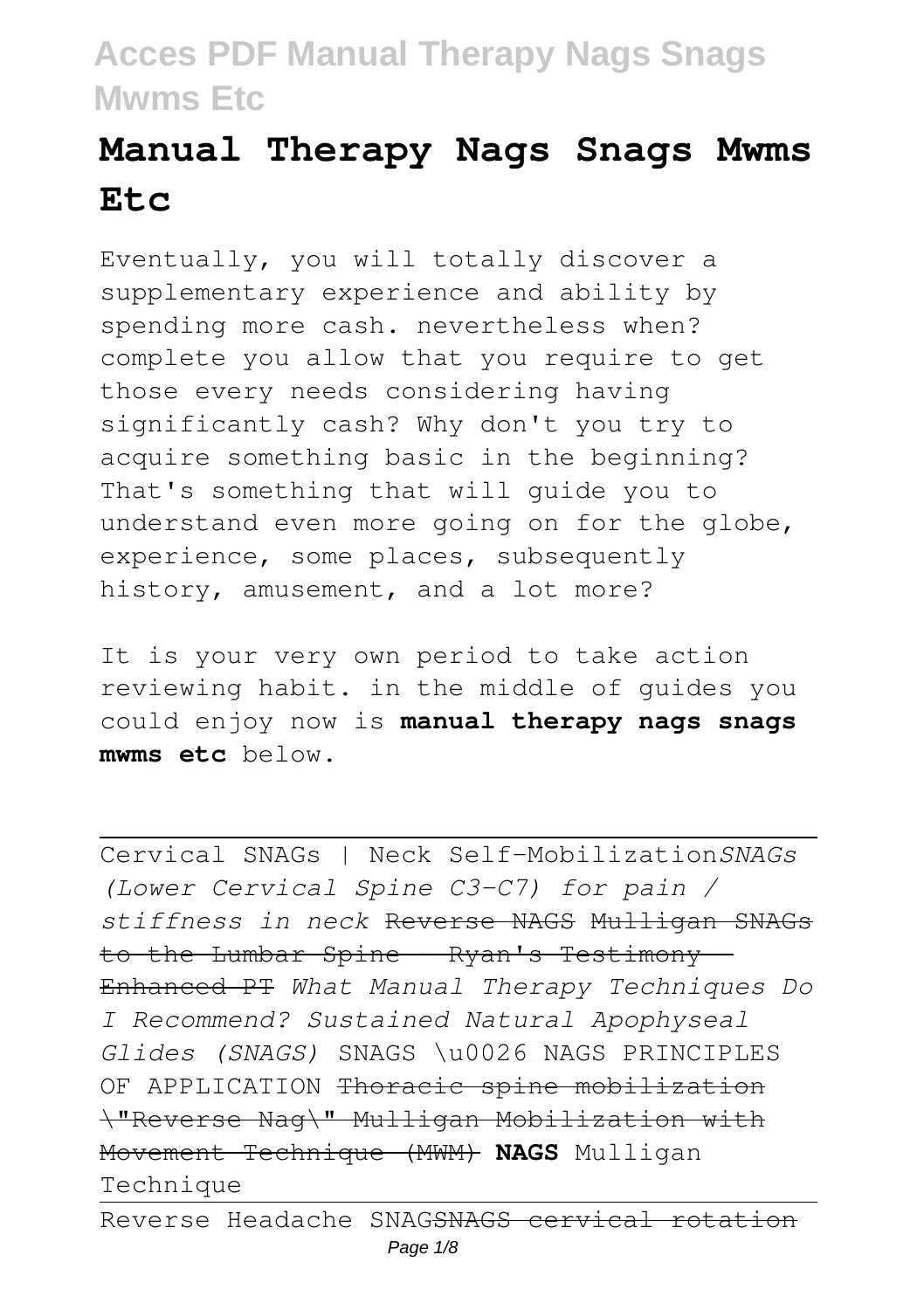**Neck Strain fixed with two Manual Therapy treatments** C1 on C2 mob and testing

Terapia Manual - Mulligan - MWM - Tennis elbow*Cervical rotation and extension Mulligan techniques Cervical Traction Techniques* Cervical NAG Manual Cervical Traction Manual Therapy | Joints Mobilization (Maitland) Mulligan Concept: Mobilization with Movement for the Sacroiliac Joint - Demonstration **Mulligan Taping Techniques :: Tennis Elbow** SNAGS cervical extension *Mulligan Home Exercise :: Shoulder MWM* The Mulligan Manual Therapy Method**Natural Apophyseal Glides (NAGs) : Therapy / Treatment for cervical Spine / neck pain and stiffness Reverse NAGs, Manual Therapy/Treatment of Cervical Spine (Neck) Pain \u0026 Stiffness** *Unit 05 NAGS \u0026 RNAGS- (Natural Apophyseal Glides \u0026 Reverse Natural Apophyseal Glides)* Self SNAGs self treatment Lumbar Spine pain \u0026 stiffness Mulligan Concept Manual Therapy.wmv **The Best Manual Therapy Techniques** Manual Therapy Nags Snags Mwms This essential resource for physical therapists details the manual therapy techniques used in the Mulligan Concept, developed by world renowned manual therapist Brian Mulligan. The Mulligan Concept has become one of the most popular manual therapy techniques for musculoskeletal disorders. It utilizes NAGS (Natural Apophyseal Glides), SNAGS (Sustained Natural Apophyseal Glides)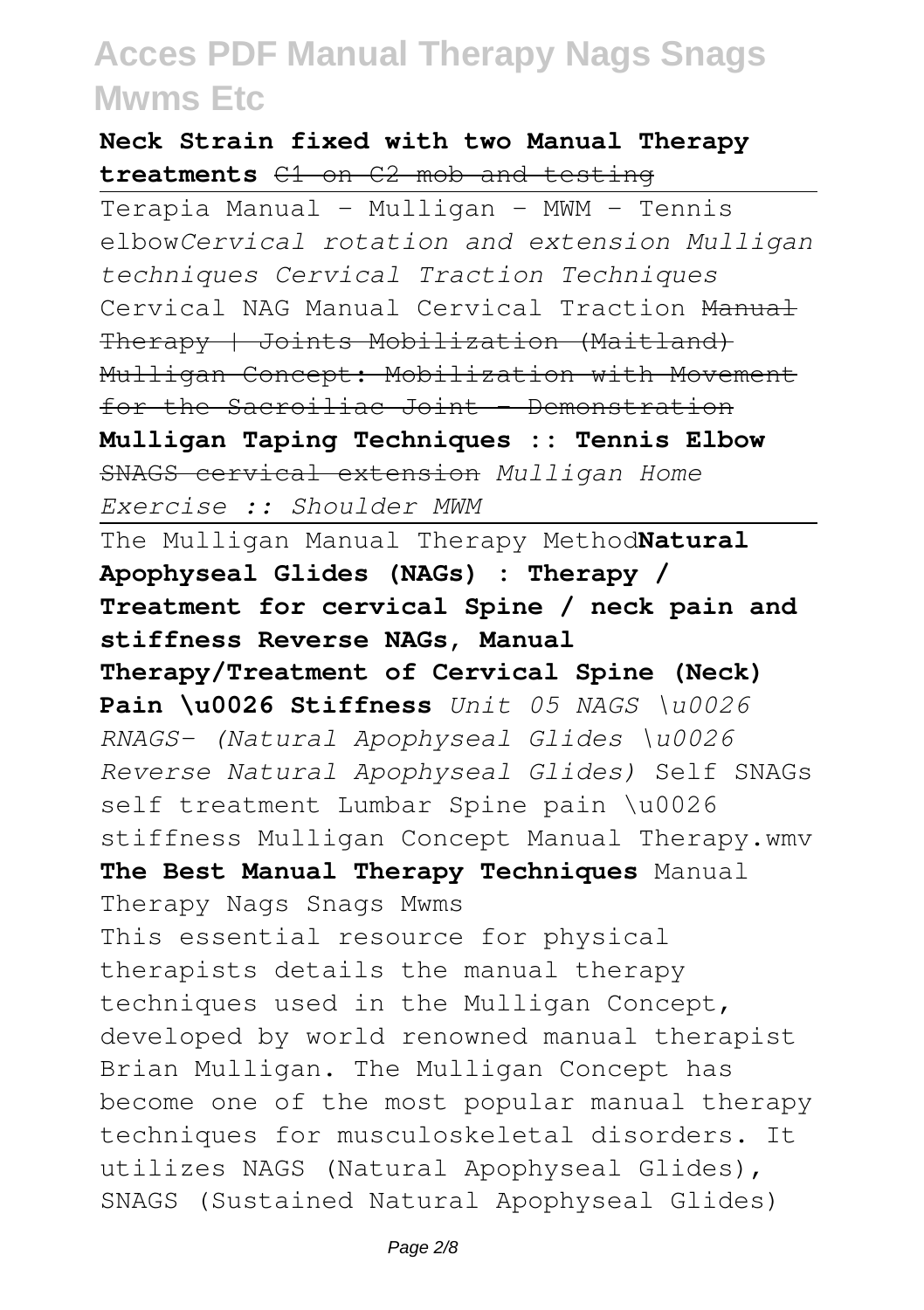and MWMS (Mobilisations with Movement), for the spine and extremities used to treat a myriad of musculoskeletal ...

Manual Therapy: NAGS, SNAGS, MWMS | Brian Mulligan | OPTP Brian Mulligan, FNZSP, Dip MT, originated and developed the concept of combining accesory mobilizations with physiological movements in the extremities (MWMs). In the spine, he promotes the use of natural apophyseal glides (NAGs) and sustained natural apophyseal glides (SNAGs).

Manual Therapy: Nags, Snags, Mwms, Etc.: Amazon.co.uk ... Manual Therapy, Nags, Snags, MWMS etc Paperback – 1 April 2019 by Brian R Mulligan (Author) 4.7 out of 5 stars 7 ratings. See all formats and editions Hide other formats and editions. Amazon Price New from Used from Paperback "Please retry" £42.62 . £42.62 -Paperback

Manual Therapy, Nags, Snags, MWMS etc: Amazon.co.uk: Brian ... The Mulligan Concept utilizes NAGS (Natural Apophyseal Glides), SNAGS (Sustained Natural Apophyseal Glides) and MWMS (Mobilisations with Movement) to treat a myriad of musculoskeletal conditions. Written by one of the world's foremost experts of manual therapy, Brian Mulligan.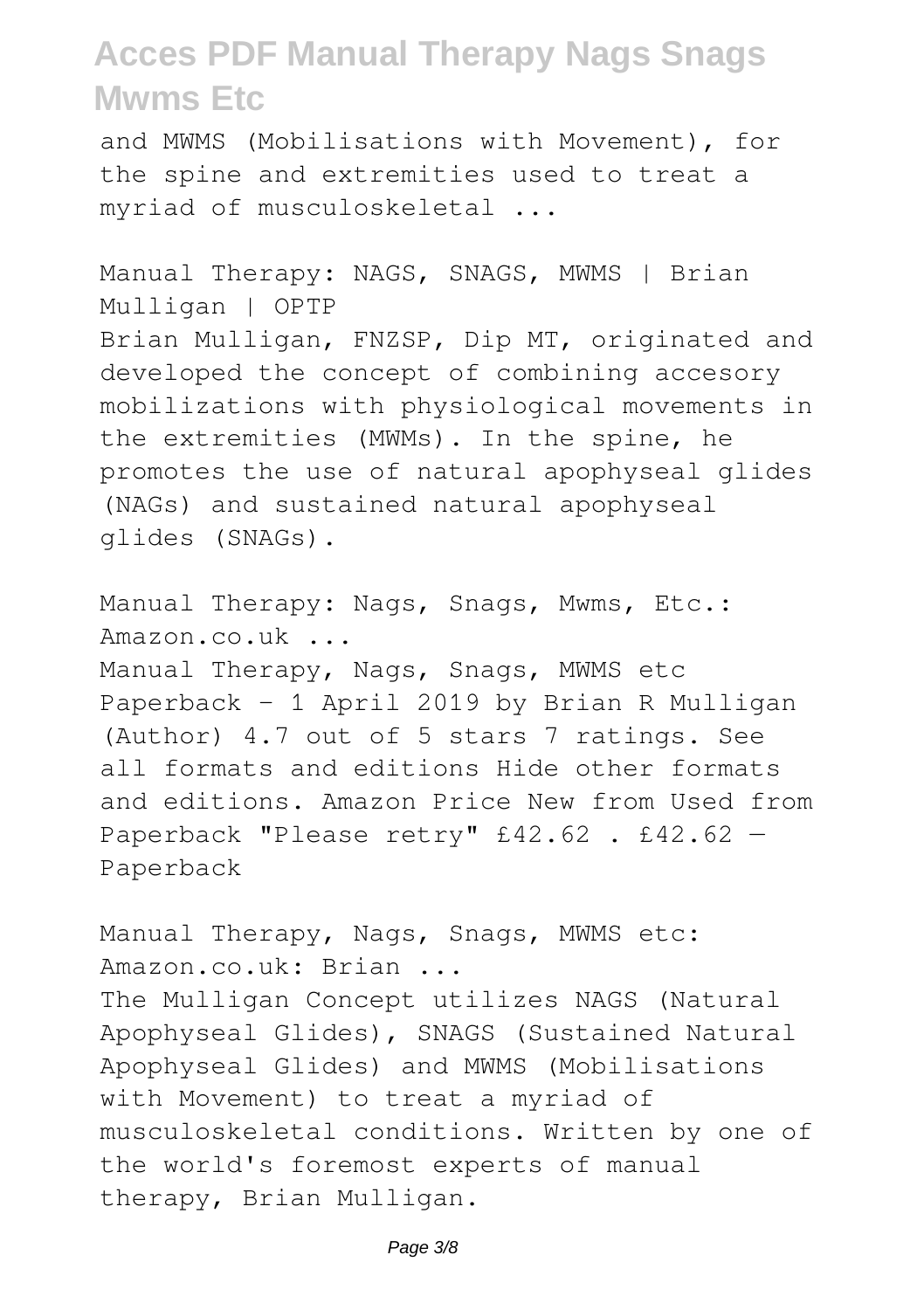Manual Therapy: NAGS, SNAGS, MWMS etc. Manual Therapy 'Nags', 'Snags' and 'Mwms' by Mulligan, Brian R. and a great selection of related books, art and collectibles available now at AbeBooks.co.uk.

Manual Therapy Nags Snags and Mwms by Brian R Mulligan ...

Description. The Mulligan Concept has become one of the most popular manual therapy techniques for musculoskeletal disorders. It utilizes NAGS (Natural Apophyseal Glides), SNAGS (Sustained Natural Apophyseal Glides) and MWMS (Mobilisations with Movement), for the spine and extremities used to treat a myriad of musculoskeletal conditions.

Manual Therapy NAGS SNAGS MWMs etc 7th Edition - New Mulligan Concept. Initially trained by Kaltenborn, Brian Mulligan took traditionally sustained translations and added patient generated active movement to achieve pain free movement and function. Brian Mulligan's concept of mobilizations with movement (MWMS) in the extremities and sustained natural apophyseal glides (SNAGS) in the spine were revolutionary due to this concurrent application of both therapist applied forces and patient generated movement.

Mulligan Concept » Mulligan Concept - Manual Therapy NAGs and SNAGs are mobilisation techniques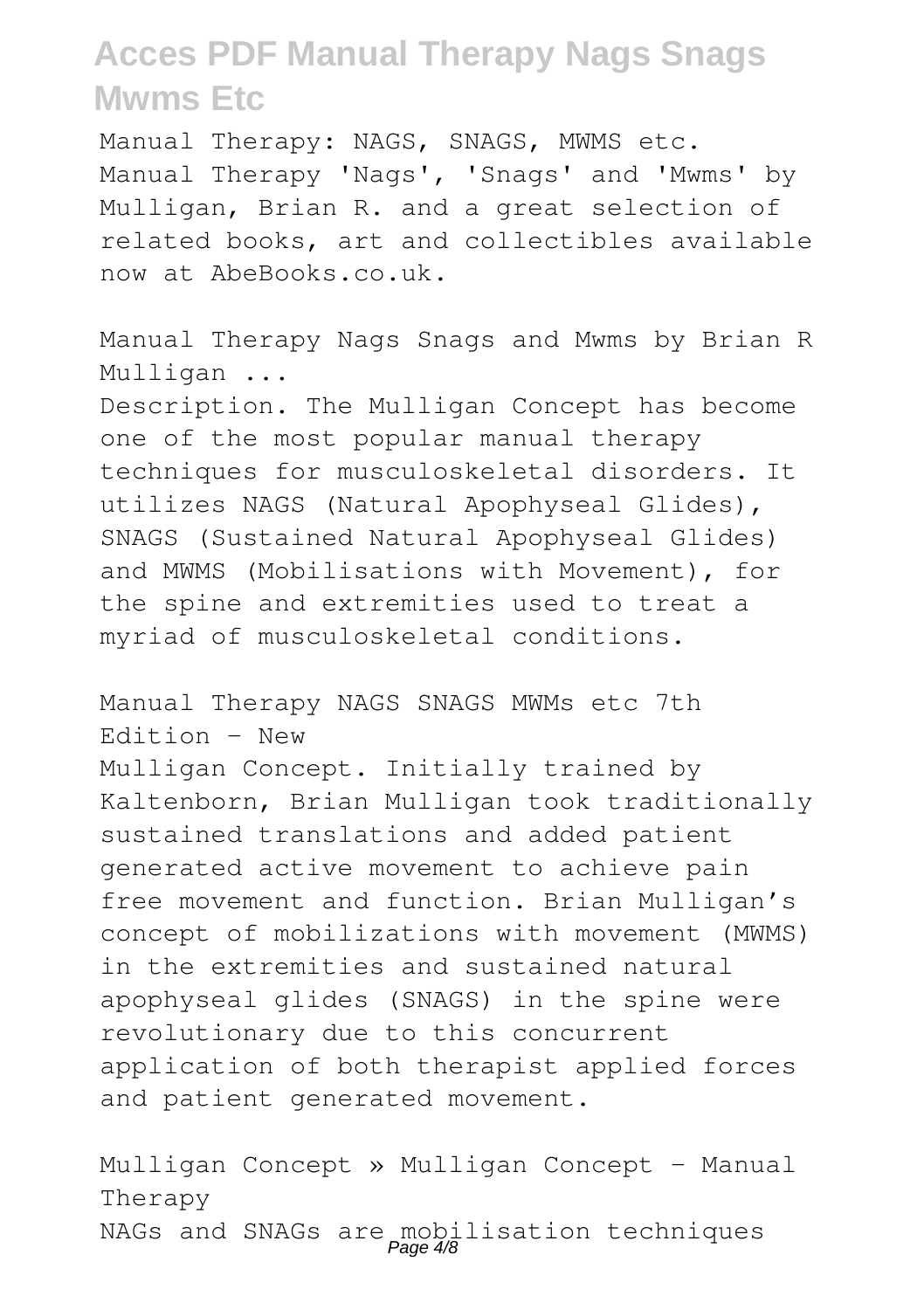and are used as part of the Mulligan Concept. NAGs are used on the cervical spine (neck) as well as the upper thoracic spine (upper back). SNAGs are used throughout the spine, rib cage and sacroiliac joint (tail bone). They are also used to treat limb problems that have occurred as a result of spinal problems. SNAGs are gliding mobilisations and should be performed pain free. NAGs mobilise joints mid way through range of movement whilst SNAGs ...

Nags And Snags - Manual Therapy - Physiotherapy ...

The official International Web Site The Mulligan Concept of Mobilisation with Movement (MWM) is a unique manual therapy treatment approach combining mobilisation with active movement or function. Fundamentally a patient's pain, restriction or functional loss is eliminated when appropriate mobilisation forces are applied during movement.

Mulligan Concept - Manual Therapy "Manual Therapy "NAGS", "SNAGS", "MWMS", etc' (2003) for Physiotherapists. 'Self Treatment for the Back, Neck and Limbs' for Public. Description. NAGS- Natural Apophyseal Glides. SNAGS - Sustained Natural Apophyseal Glides. MWMS- Mobilization with Movements.

Mulligan Concept - Physiopedia Plane View Services was first established by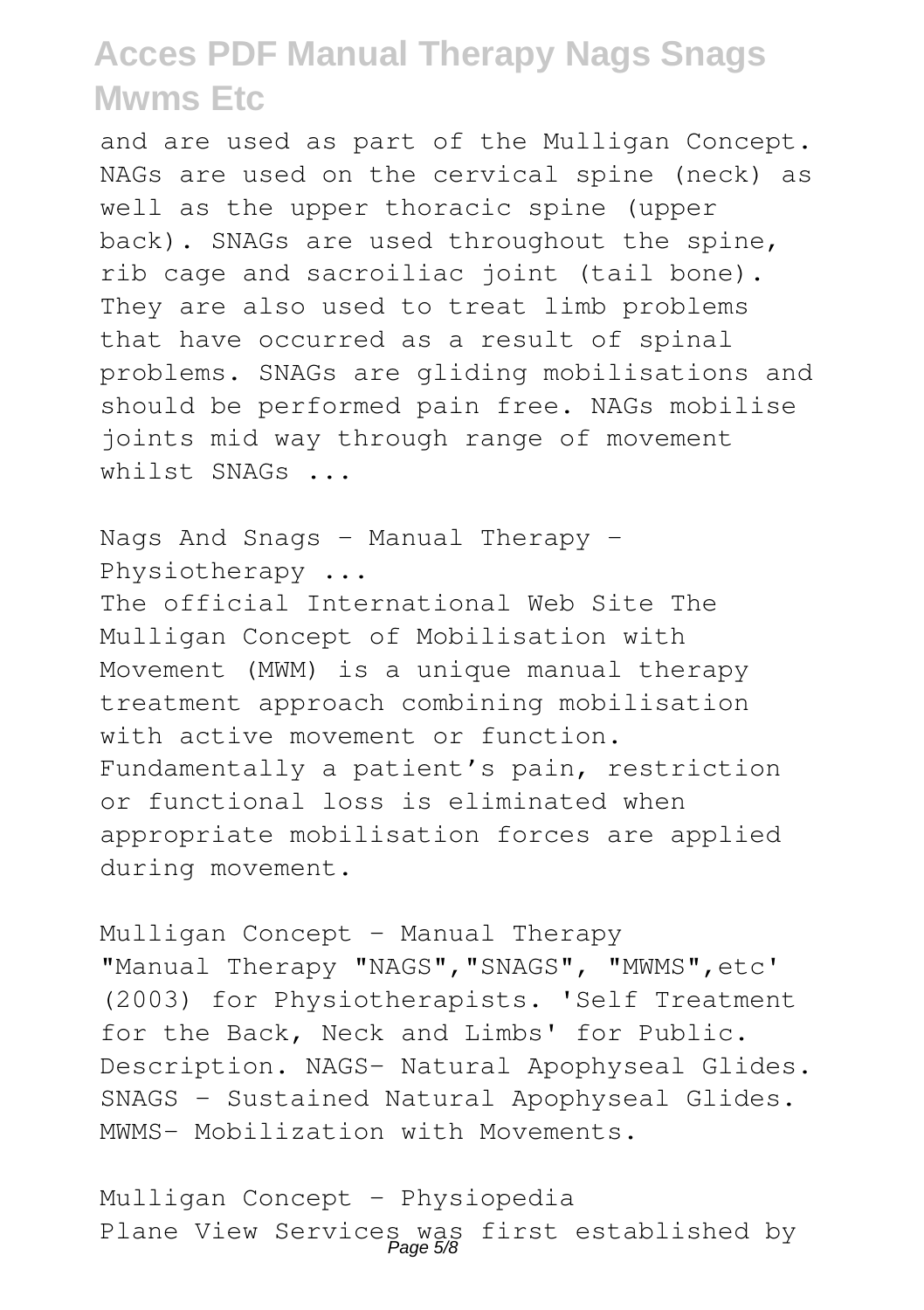Brian Mulligan, the developer of the Mulligan Concept of Manual Therapy in 1984. The company was created to sell Brian's textbooks on his concept "Manual Therapy NAGS, SNAGS PRP's etc" and "Self treatments for back, neck and limbs."

Plane View Services 2019 Ltd | Manual Therapy Concepts Manual Therapy 'Nags', 'Snags' and 'Mwms' by Mulligan, Brian R. and a great selection of related books, art and collectibles available now at AbeBooks.co.uk.

Manual Therapy Nags Snags and Mwms - AbeBooks We sell the official mobilisation MULLIGAN™ belt, Lumbar straps, Cervical Straps, the book Manual Therapy, NAGS, SNAGS, MWMS etc. and the book Self Treatments for Back, Neck and Limbs – A new approach. You can buy the products in different packages, which you'll find on the 'Shop' page. Need more belts than 3? Then please e-mail us.

Home - Mulligan Products - Europe This shopping feature will continue to load items when the Enter key is pressed. In order to navigate out of this carousel please use your heading shortcut key to navigate to the next or previous heading. Manual Therapy Nags, Snags, MWMS (853-7)

Manual Therapy: NAGS, SNAGS, MWMS, etc.: Brian R. Mulligan  $P$ age 6/8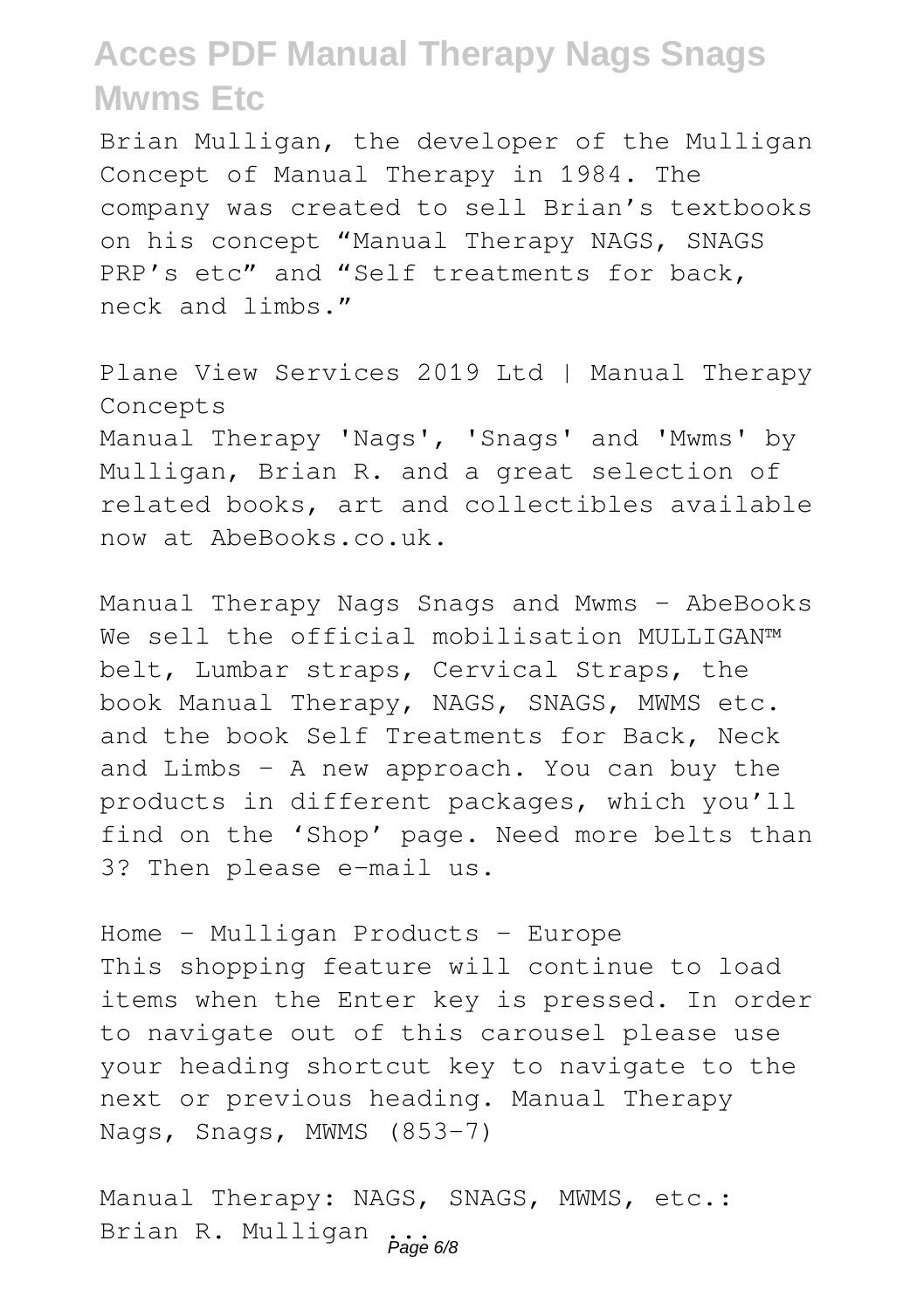There is a newer edition of this item: Manual Therapy Nags, Snags, MWMS (853-7) \$47.95 (7)

Manual Therapy: Nags, Snags, MWMs, etc - 6th Edition (853 ... Book Description: The latest edition contains new and revised information including MWMs for the shoulder girldle. When applied correctly, they can significantly reduce joint pain and increase spinal rotation. The techniques are also effective treatments for patients with pain or stiffness of Cx 5/6 and Cx 6/7 origin.

Manual Therapy PDF - Download Medical Books The latest edition contains new and revised information including MWMs for the shoulder girldle. When applied correctly, they can significantly reduce joint pain and increase spinal rotation. The techniques are also effective treatments for patients with pain or stiffness of Cx 5/6 and Cx 6/7 origin.

Manual Therapy: Nags, Snags, Mwms, Etc. by Brian R. Mulligan About the Author Brian Mulligan originated and developed the concept of combining accessory mobilizations with physiological movements in the extremities (MWMs). In the spine, he promotes the use of natural apophyseal glides (NAGs) and sustained natural apophyseal glides (SNAGs).

Buy Manual Therapy: NAGS, SNAGS, MWMS, etc.